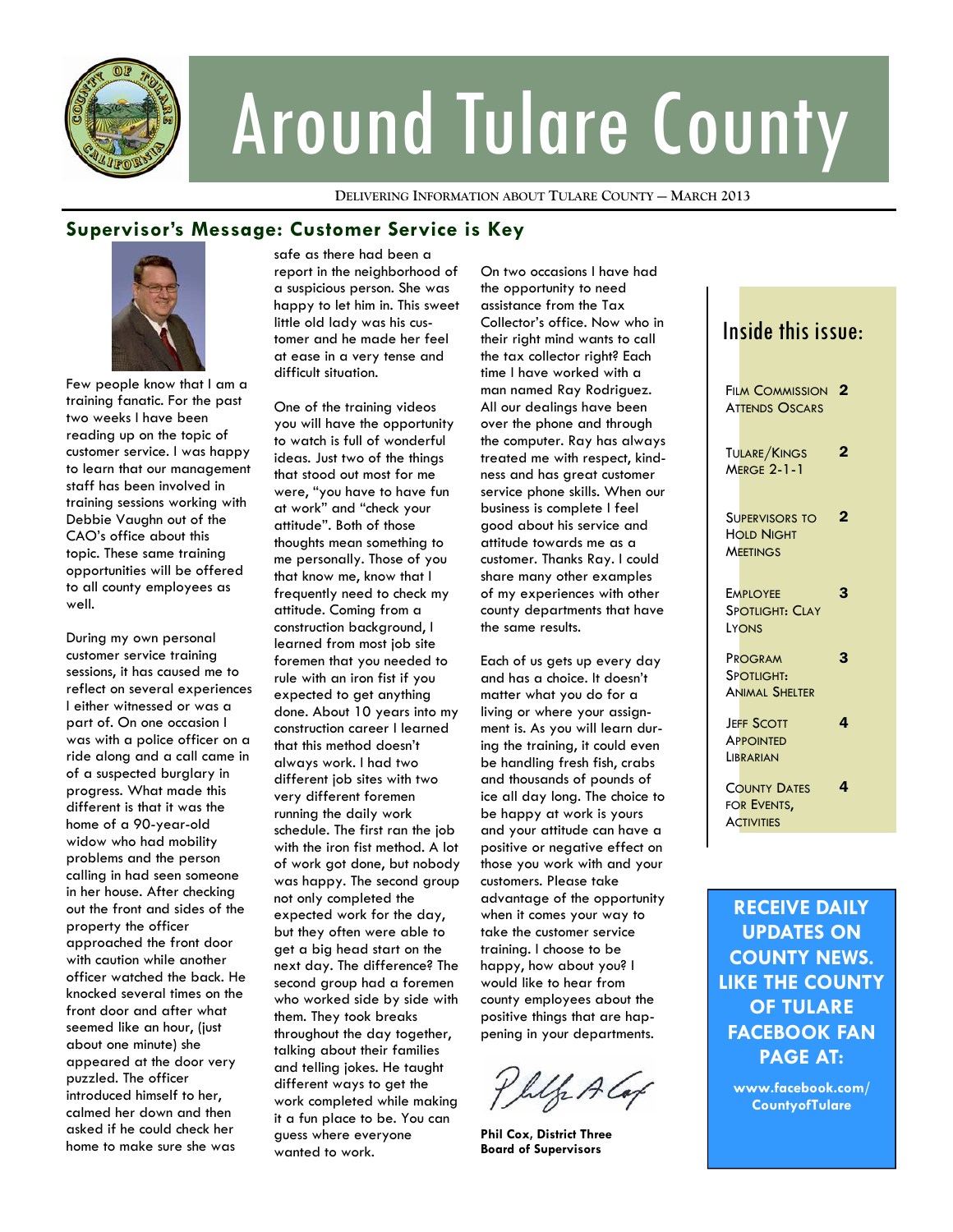# Around Tulare County: www.aroundtularecounty.com

# **County Film Commission Attends Academy Awards**



In an effort to bring the film industry to Tulare County, one County employee rubbed shoulders with world class actors, agents, producers, and directors at the Borgnine Movie Star Gala the day before the Academy Awards.

How do you start a conversation about Tulare County with a stranger? With Tulare County-made products, of course.

Tulare County Film Commissioner Eric Coyne attended the invitation only event and offered some

products made in Tulare County. Those products included: Bari Olive Oil (made in Dinuba); Sutton Pistachios (made in Terra Bella); Essential Potion (made in Tulare); Cookies from Sweet Confections (made in Lindsay). Each product included a tag that marketed the Tulare County Film Commission, along with a message that said: "Consider filming your next project in Tulare County.

Coyne said he was glad to attend to try and attract film makers to Tulare County, but it wouldn't have been possible without the help of Lindsay resident Suzi Picaso, who played a role in organizing the event.

To view pictures of the gala, please visit the Tulare County Film Commission's Flickr page at: http://flic.kr/p/dXyEkB

# **Tulare/Kings County Merge 2-1-1 Databases**



Tulare and Kings Counties have merged their 2-1-1 system databases in an effort to increase efficiency.

2-1-1 is a free phone number and online database that connects residents quickly and effectively to existing health and human services programs, joblessness support and disaster response information in their communities. It is available 24 hours a day, 7 days a week and in 150 different languages.

are in the database. That means when a resident calls, they will have an increased probability of locating the services they need.

2-1-1 is a statewide network of local 2-1-1 information and referral providers, and is a collaboration of United Ways of California and the California Alliance of Information and Referral Services.

Residents can either call 2-1-1 or visit their website at www.211tularecounty.org.

As a result of the merger, more than 450 agencies and 800 programs and services

**Board to Conduct Five Night Meetings in 2013** 



"I hope residents respond well and attend these meet-The Tulare County Board of Supervisors will host their

regularly scheduled meetings during the evening five times this year, it was announced in February.

Chairman of the Board of Supervisors Pete Vander Poel said the goal of hosting the night meetings is to improve the public's access to the Board.

ings to express their concerns or learn more about Tulare County government," Chairman Vander Poel said.

The first of five night meetings will be held at 7 p.m. on March 12, 2013 at Farmersville City Hall. The other four meetings, yet to be scheduled, will take place in

each of the remaining four Supervisorial districts. Board of Supervisors meetings are usually held at 9 a.m. on Tuesdays.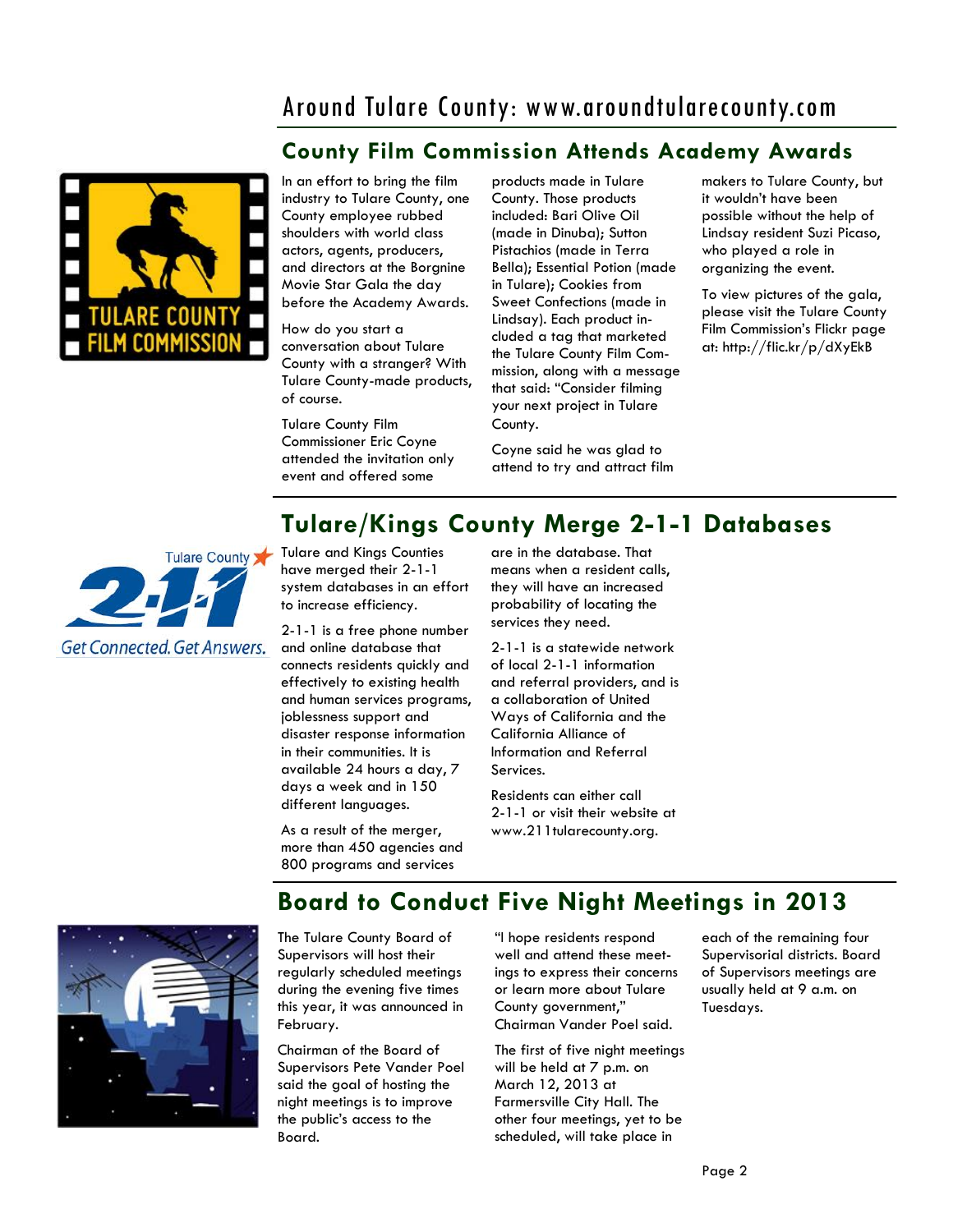# **Employee Spotlight: Clay Lyons**



Tulare County Fire Department employee Clay Lyons, one off-duty firefighter, and a retired firefighter were credited with saving the life of a 17-year-old and an elderly passenger in a fiery crash west of Exeter in February.

Lyons, a Fire Department employee for the past four years, said he was driving home after checking ranch property when he witnessed an auto accident between a truck and SUV.

Lyons said people at the scene were screaming for help so he called 9-1-1, put on his safety gear, then provided assistance at the scene.

"My training took over to try and help the people in the SUV, Lyons said.

According to the Visalia Times-Delta, the accident occurred the morning of Feb. 4 when a pickup truck collided with an SUV.

Two occupants in the SUV involved in the accident were unconscious and a fire had started to build in the engine compartment and was spreading into the passenger area.

Lyons and the other men helped pull the people out of the SUV and put out the fire with an extinguisher.

When asked if this was his great public safety experience, Lyons said: "Yes, in deed this was as real life and death experience as you could get."



A picture of the two vehicles that were involved in the Feb. 4 auto accident.



Picture of the SUV involved.



**There are many County employees who are doing outstanding things for their community outside of their job.** 

**Do you know a County employee who should be in the spotlight? Let us know at:** 

**newsletter@co.tulare.ca.us**

# **Program Spotlight: Tulare County Animal Shelter**

The Tulare County Animal Shelter will hold two adoption events from 9 a.m. to 2 p.m. on March 9 and April 13 at Petco in Visalia. Both dates are Saturdays.

Dogs and cats that come into the shelter already spayed and neutered are \$30 to adopt. Dogs that have not been spayed or neutered yet are \$90 and casts are \$70. This covers the cost of getting the animal spayed and neutered, a rabies vaccination and a microchip. A \$10 license fee applies for dogs in the County. All adoptions

include a free wellness visit, a coupon for Hills Science Diet dog or cat food, and a leash or cat carrier.

If you are a Tulare County employee and show your Tulare County ID or paycheck stub, you can take \$20 off the regular adoption fees listed.

If you are unable to make the event, the shelter is open Monday through Saturday from 10 a.m. to 5 p.m. The shelter is located at 14131 Ave. 256 in Visalia.

For more information, please call the shelter at 559/636- 4050.

**Want your program to be in the spotlight? Please send suggestions to:**